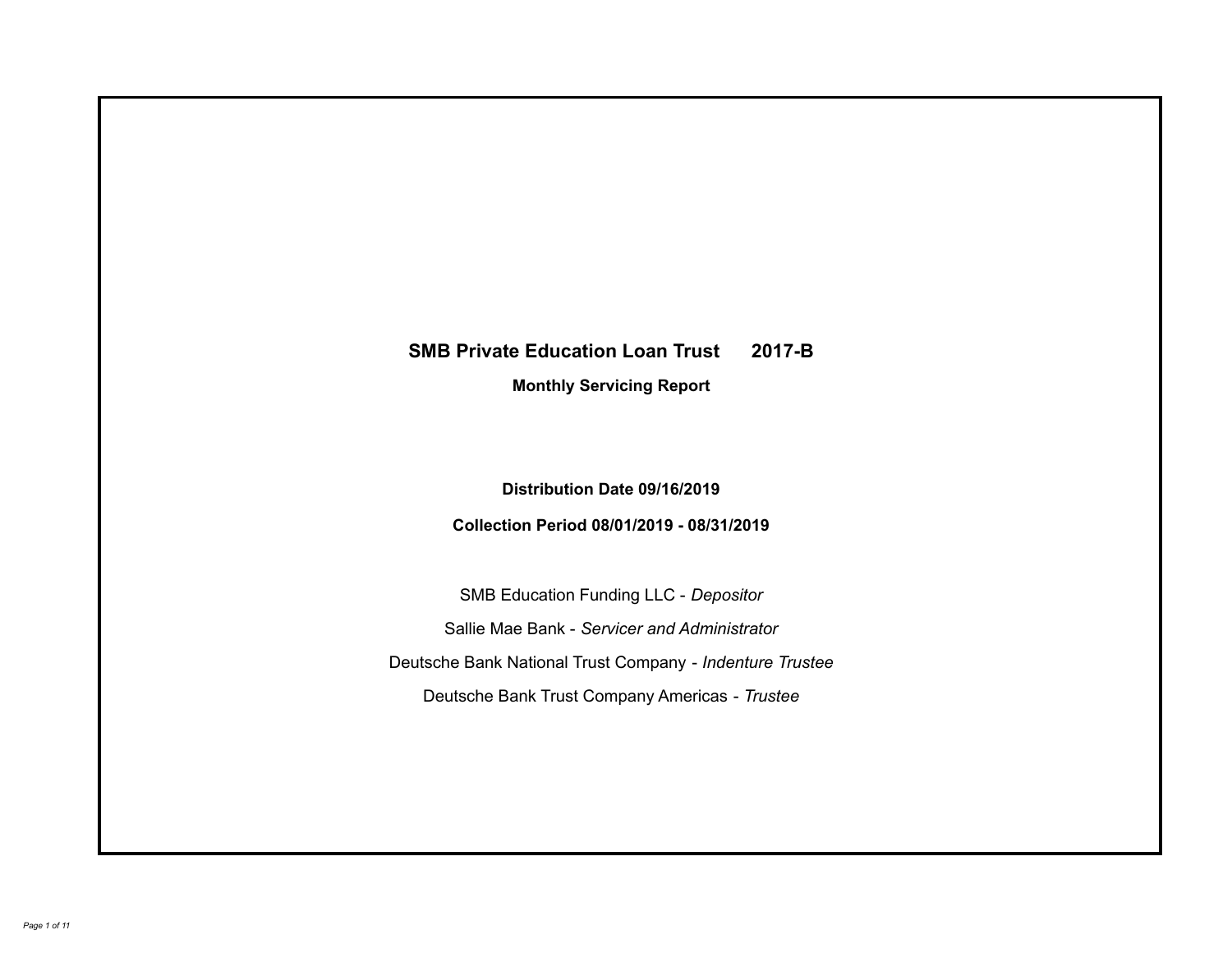| Α | <b>Student Loan Portfolio Characteristics</b>                  | <b>Settlement Date</b><br>11/08/2017 | 07/31/2019            | 08/31/2019            |
|---|----------------------------------------------------------------|--------------------------------------|-----------------------|-----------------------|
|   | <b>Principal Balance</b>                                       | \$701,477,893.40                     | \$556,695,684.10      | \$547,726,841.42      |
|   | Interest to be Capitalized Balance                             | 46,726,543.99                        | 36,762,016.83         | 37,361,036.40         |
|   | Pool Balance                                                   | \$748,204,437.39                     | \$593,457,700.93      | \$585,087,877.82      |
|   | Weighted Average Coupon (WAC)                                  |                                      |                       |                       |
|   | WAC1 (Contractual Interest Rate on the Loan)                   | 8.97%                                | 9.69%                 | 9.59%                 |
|   | WAC2 (Average of Applicable Interest Rate)                     | 8.94%                                | 9.63%                 | 9.53%                 |
|   | WAC3 (Average of Actual Interest Rate)                         | 8.86%                                | 9.55%                 | 9.44%                 |
|   | Weighted Average Remaining Term                                | 135.09                               | 128.37                | 128.31                |
|   | Number of Loans                                                | 66,252                               | 52,928                | 52,227                |
|   | Number of Borrowers                                            | 63,554                               | 50,885                | 50,213                |
|   | Pool Factor<br>Since Issued Total Constant Prepayment Rate (1) |                                      | 0.793175864<br>10.93% | 0.781989318<br>11.03% |
|   |                                                                |                                      |                       |                       |
| B | <b>Debt Securities</b><br><b>Cusip/Isin</b>                    | 08/15/2019                           |                       | 09/16/2019            |
|   | A <sub>2</sub> A<br>83189DAB6                                  | \$266,957,562.77                     |                       | \$259,759,348.85      |
|   | A <sub>2</sub> B<br>83189DAC4                                  | \$131,486,560.77                     |                       | \$127,941,171.82      |
|   | B<br>83189DAD2                                                 | \$50,000,000.00                      |                       | \$50,000,000.00       |
|   |                                                                |                                      |                       |                       |
| C | <b>Certificates</b><br>Cusip/Isin                              | 08/15/2019                           |                       | 09/16/2019            |
|   | 83189D100<br>Residual                                          | \$100,000.00                         |                       | \$100,000.00          |
|   |                                                                |                                      |                       |                       |
| D | <b>Account Balances</b>                                        | 08/15/2019                           |                       | 09/16/2019            |
|   | Reserve Account Balance                                        | \$1,891,480.00                       |                       | \$1,891,480.00        |
|   |                                                                |                                      |                       |                       |
| E | <b>Asset / Liability</b>                                       | 08/15/2019                           |                       | 09/16/2019            |
|   | Overcollateralization Percentage                               | 24.44%                               |                       | 25.19%                |
|   | Specified Overcollateralization Amount                         | \$178,037,310.28                     |                       | \$175,526,363.35      |
|   | Actual Overcollateralization Amount                            | \$145,013,577.39                     |                       | \$147,387,357.15      |

(1) For additional information, see 'Since Issued CPR Methodology' found on page 11 of this report.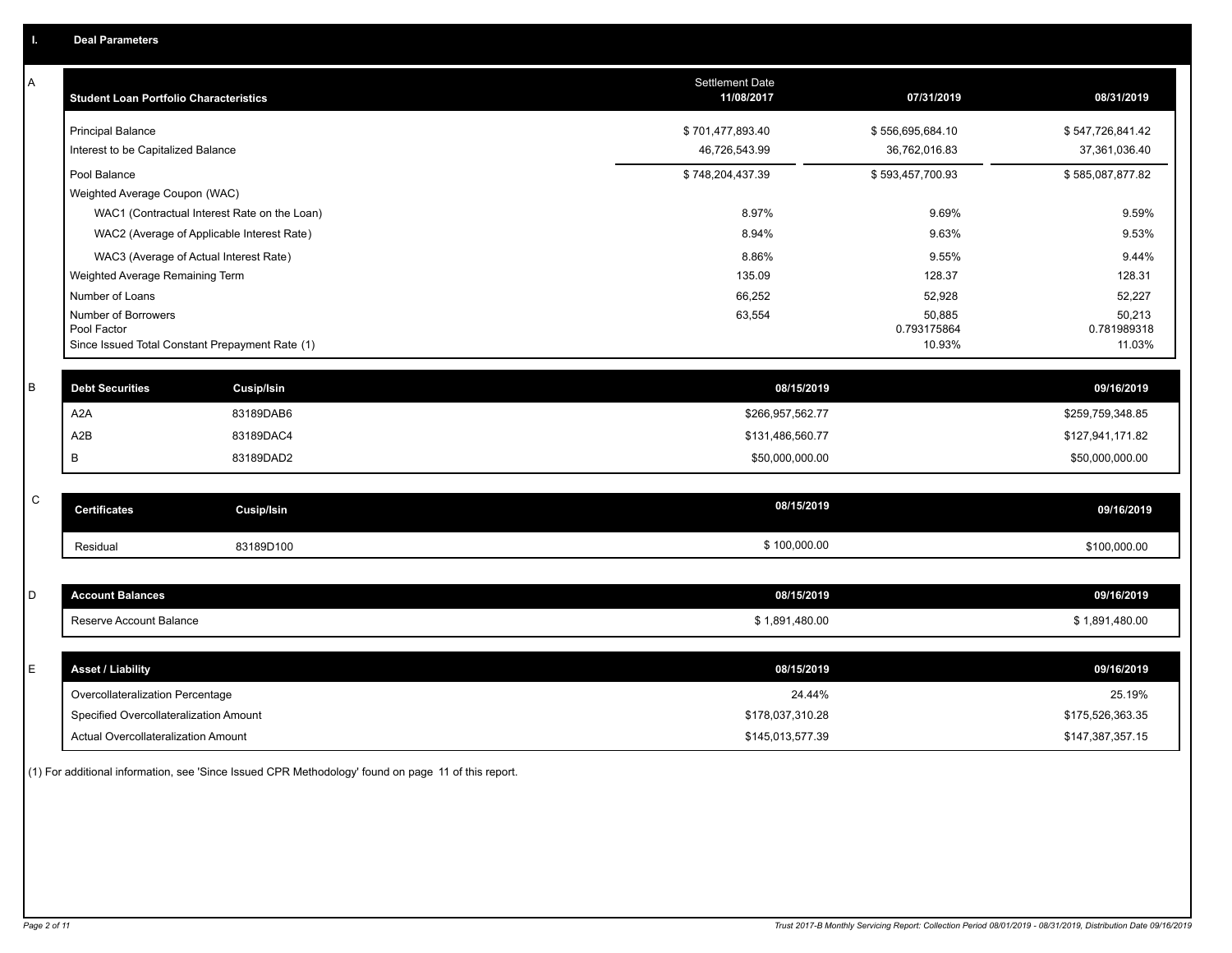### **II. 2017-B Trust Activity 08/01/2019 through 08/31/2019**

| Α | <b>Student Loan Principal Receipts</b>                           |                 |
|---|------------------------------------------------------------------|-----------------|
|   | <b>Borrower Principal</b>                                        | 8,904,380.47    |
|   | <b>Consolidation Activity Principal</b>                          | 0.00            |
|   | Seller Principal Reimbursement                                   | 0.00            |
|   | Servicer Principal Reimbursement                                 | 0.00            |
|   | Delinquent Principal Purchases by Servicer                       | 0.00            |
|   | <b>Other Principal Deposits</b>                                  | 174,950.41      |
|   | <b>Total Principal Receipts</b>                                  | \$9,079,330.88  |
| В | <b>Student Loan Interest Receipts</b>                            |                 |
|   | <b>Borrower Interest</b>                                         | 3,055,050.21    |
|   | <b>Consolidation Activity Interest</b>                           | 0.00            |
|   | Seller Interest Reimbursement                                    | 0.00            |
|   | Servicer Interest Reimbursement                                  | 0.00            |
|   | Delinquent Interest Purchases by Servicer                        | 0.00            |
|   | <b>Other Interest Deposits</b>                                   | 1,509.17        |
|   | <b>Total Interest Receipts</b>                                   | \$3,056,559.38  |
| C | <b>Recoveries on Realized Losses</b>                             | \$82,349.20     |
| D | <b>Investment Income</b>                                         | \$22,228.26     |
| Ε | <b>Funds Borrowed from Next Collection Period</b>                | \$0.00          |
| F | <b>Funds Repaid from Prior Collection Period</b>                 | \$0.00          |
| G | <b>Loan Sale or Purchase Proceeds</b>                            | \$0.00          |
| н | Initial Deposits to Distribution Account                         | \$0.00          |
|   | <b>Excess Transferred from Other Accounts</b>                    | \$0.00          |
| J | <b>Borrower Benefit Reimbursements</b>                           | \$0.00          |
| Κ | <b>Other Deposits</b>                                            | \$0.00          |
| L | <b>Other Fees Collected</b>                                      | \$0.00          |
| M | <b>AVAILABLE FUNDS</b>                                           | \$12,240,467.72 |
| N | Non-Cash Principal Activity During Collection Period             | \$110,488.20    |
| O | Aggregate Purchased Amounts by the Depositor, Servicer or Seller | \$176,459.58    |
| P |                                                                  |                 |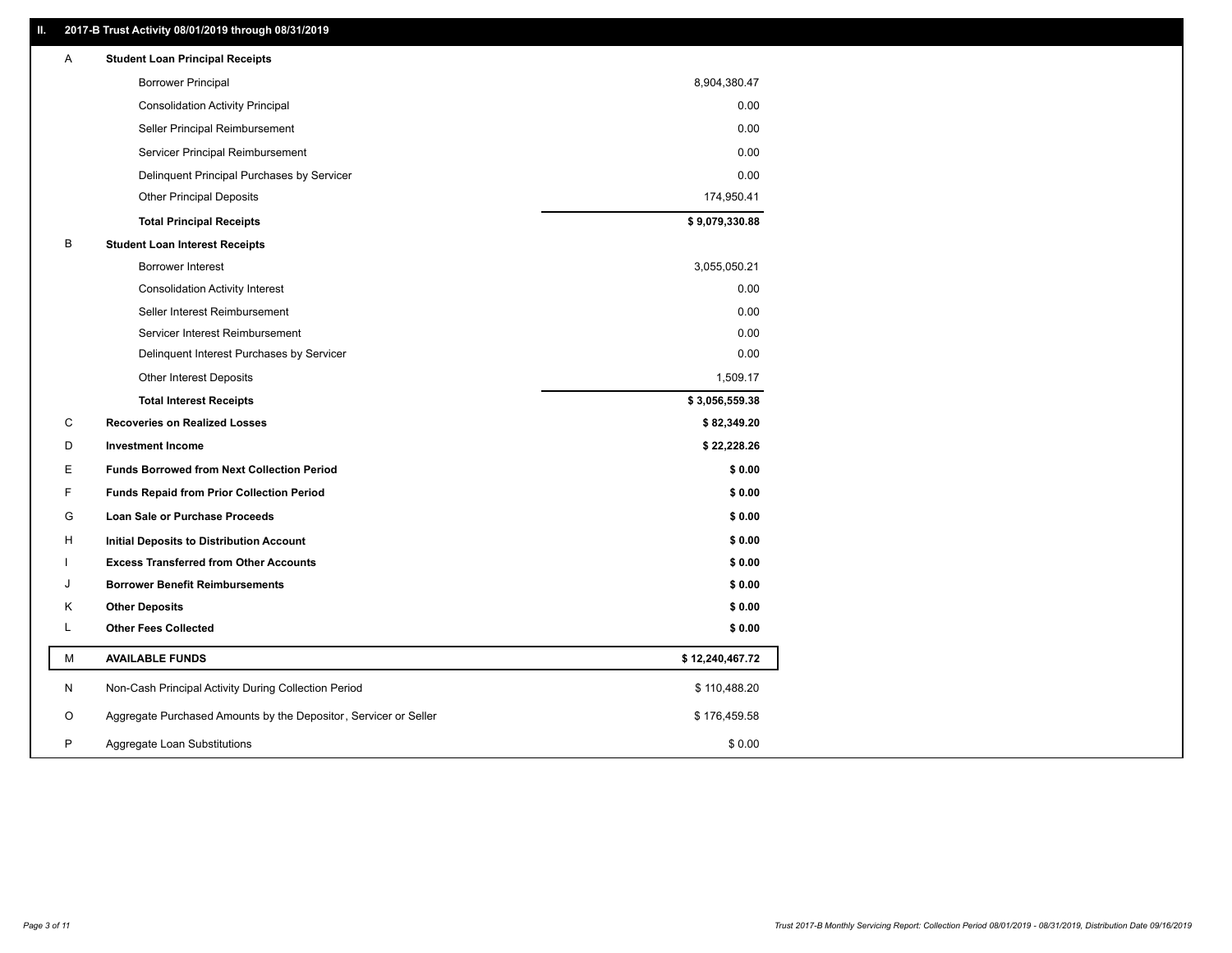| <b>Loans by Repayment Status</b> |                       |                          |            |                                                                  |                |                            |                          |            |                                                           |                |                            |
|----------------------------------|-----------------------|--------------------------|------------|------------------------------------------------------------------|----------------|----------------------------|--------------------------|------------|-----------------------------------------------------------|----------------|----------------------------|
|                                  |                       |                          | 08/31/2019 |                                                                  |                |                            |                          | 07/31/2019 |                                                           |                |                            |
|                                  |                       | <b>Wtd Avg</b><br>Coupon | # Loans    | <b>Principal and</b><br><b>Interest Accrued</b><br>to Capitalize | % of Principal | % of Loans in<br>Repay (1) | <b>Wtd Avg</b><br>Coupon | # Loans    | Principal and<br><b>Interest Accrued</b><br>to Capitalize | % of Principal | % of Loans in<br>Repay (1) |
| INTERIM:                         | IN SCHOOL             | 10.54%                   | 4,533      | \$60,277,247.34                                                  | 10.302%        | $-$ %                      | 10.64%                   | 4,738      | \$62,470,452.35                                           | 10.527%        | $-$ %                      |
|                                  | <b>GRACE</b>          | 10.32%                   | 2,638      | \$36,526,329.03                                                  | 6.243%         | $-$ %                      | 10.41%                   | 2,512      | \$34,792,498.24                                           | 5.863%         | $-$ %                      |
|                                  | <b>DEFERMENT</b>      | 10.18%                   | 2,497      | \$29,278,335.04                                                  | 5.004%         | $-$ %                      | 10.32%                   | 2,475      | \$28,948,407.10                                           | 4.878%         | $-$ %                      |
| <b>REPAYMENT:</b>                | <b>CURRENT</b>        | 9.14%                    | 39,698     | \$420,869,581.23                                                 | 71.933%        | 91.692%                    | 9.23%                    | 40,296     | \$428,147,664.30                                          | 72.145%        | 91.632%                    |
|                                  | 31-60 DAYS DELINQUENT | 9.74%                    | 705        | \$8,607,966.37                                                   | 1.471%         | 1.875%                     | 9.94%                    | 638        | \$7,832,365.86                                            | 1.320%         | 1.676%                     |
|                                  | 61-90 DAYS DELINQUENT | 9.64%                    | 294        | \$3,792,281.93                                                   | 0.648%         | 0.826%                     | 9.79%                    | 281        | \$3,950,471.01                                            | 0.666%         | 0.845%                     |
|                                  | > 90 DAYS DELINQUENT  | 10.24%                   | 160        | \$2,229,259.15                                                   | 0.381%         | 0.486%                     | 10.34%                   | 155        | \$1,921,785.01                                            | 0.324%         | 0.411%                     |
|                                  | FORBEARANCE           | 9.62%                    | 1,702      | \$23,506,877.73                                                  | 4.018%         | 5.121%                     | 9.85%                    | 1,833      | \$25,394,057.06                                           | 4.279%         | 5.435%                     |
| <b>TOTAL</b>                     |                       |                          | 52,227     | \$585,087,877.82                                                 | 100.00%        | 100.00%                    |                          | 52,928     | \$593,457,700.93                                          | 100.00%        | 100.00%                    |

Percentages may not total 100% due to rounding \*

1 Loans classified in "Repayment" include any loan for which interim interest only, \$25 fixed payments or full principal and interest payments are due.

|                         |                                                                                                                            |                          |            |                                                           | <b>Loans by Borrower Status</b> |                                |                          |         |                                                           |                |                                |
|-------------------------|----------------------------------------------------------------------------------------------------------------------------|--------------------------|------------|-----------------------------------------------------------|---------------------------------|--------------------------------|--------------------------|---------|-----------------------------------------------------------|----------------|--------------------------------|
|                         |                                                                                                                            |                          | 08/31/2019 |                                                           |                                 | 07/31/2019                     |                          |         |                                                           |                |                                |
|                         |                                                                                                                            | <b>Wtd Avg</b><br>Coupon | # Loans    | Principal and<br><b>Interest Accrued</b><br>to Capitalize | % of Principal                  | % of Loans in<br>P&I Repay (2) | <b>Wtd Avg</b><br>Coupon | # Loans | Principal and<br><b>Interest Accrued</b><br>to Capitalize | % of Principal | % of Loans in<br>P&I Repay (2) |
| INTERIM:                | IN SCHOOL                                                                                                                  | 10.04%                   | 8,990      | \$119,753,289.34                                          | 20.468%                         | $-$ %                          | 10.15%                   | 9,319   | \$123,378,486.78                                          | 20.790%        | $-$ %                          |
|                         | GRACE                                                                                                                      | 9.82%                    | 5,392      | \$74,412,696.47                                           | 12.718%                         | $-$ %                          | 9.89%                    | 5,240   | \$72,634,751.45                                           | 12.239%        | $-$ %                          |
|                         | <b>DEFERMENT</b>                                                                                                           | 9.85%                    | 4,486      | \$52,568,282.78                                           | 8.985%                          | $-$ %                          | 9.98%                    | 4,424   | \$51,208,572.66                                           | 8.629%         | $-$ %                          |
| P&I REPAYMENT:          | <b>CURRENT</b>                                                                                                             | 9.01%                    | 30,566     | \$301,136,324.72                                          | 51.469%                         | 89.000%                        | 9.11%                    | 31,105  | \$308,013,701.06                                          | 51.902%        | 88.961%                        |
|                         | 31-60 DAYS DELINQUENT                                                                                                      | 9.72%                    | 657        | \$7,950,668.64                                            | 1.359%                          | 2.350%                         | 9.89%                    | 598     | \$7,270,818.43                                            | 1.225%         | 2.100%                         |
|                         | 61-90 DAYS DELINQUENT                                                                                                      | 9.57%                    | 282        | \$3,595,459.58                                            | 0.615%                          | 1.063%                         | 9.75%                    | 264     | \$3,754,147.08                                            | 0.633%         | 1.084%                         |
|                         | > 90 DAYS DELINQUENT                                                                                                       | 10.23%                   | 152        | \$2,164,278.56                                            | 0.370%                          | 0.640%                         | 10.31%                   | 145     | \$1,803,166.41                                            | 0.304%         | 0.521%                         |
|                         | <b>FORBEARANCE</b>                                                                                                         | 9.62%                    | 1,702      | \$23,506,877.73                                           | 4.018%                          | 6.947%                         | 9.85%                    | 1,833   | \$25,394,057.06                                           | 4.279%         | 7.334%                         |
| <b>TOTAL</b><br>$\star$ | Percentages may not total 100% due to rounding                                                                             |                          | 52,227     | \$585,087,877.82                                          | 100.00%                         | 100.00%                        |                          | 52,928  | \$593,457,700.93                                          | 100.00%        | 100.00%                        |
| 2                       | Loans classified in "P&I Repayment" includes only those loans for which scheduled principal and interest payments are due. |                          |            |                                                           |                                 |                                |                          |         |                                                           |                |                                |

WAC reflects WAC3 To conform with company standard reporting these sections now include Princial and Interest Accrued to Capitalize .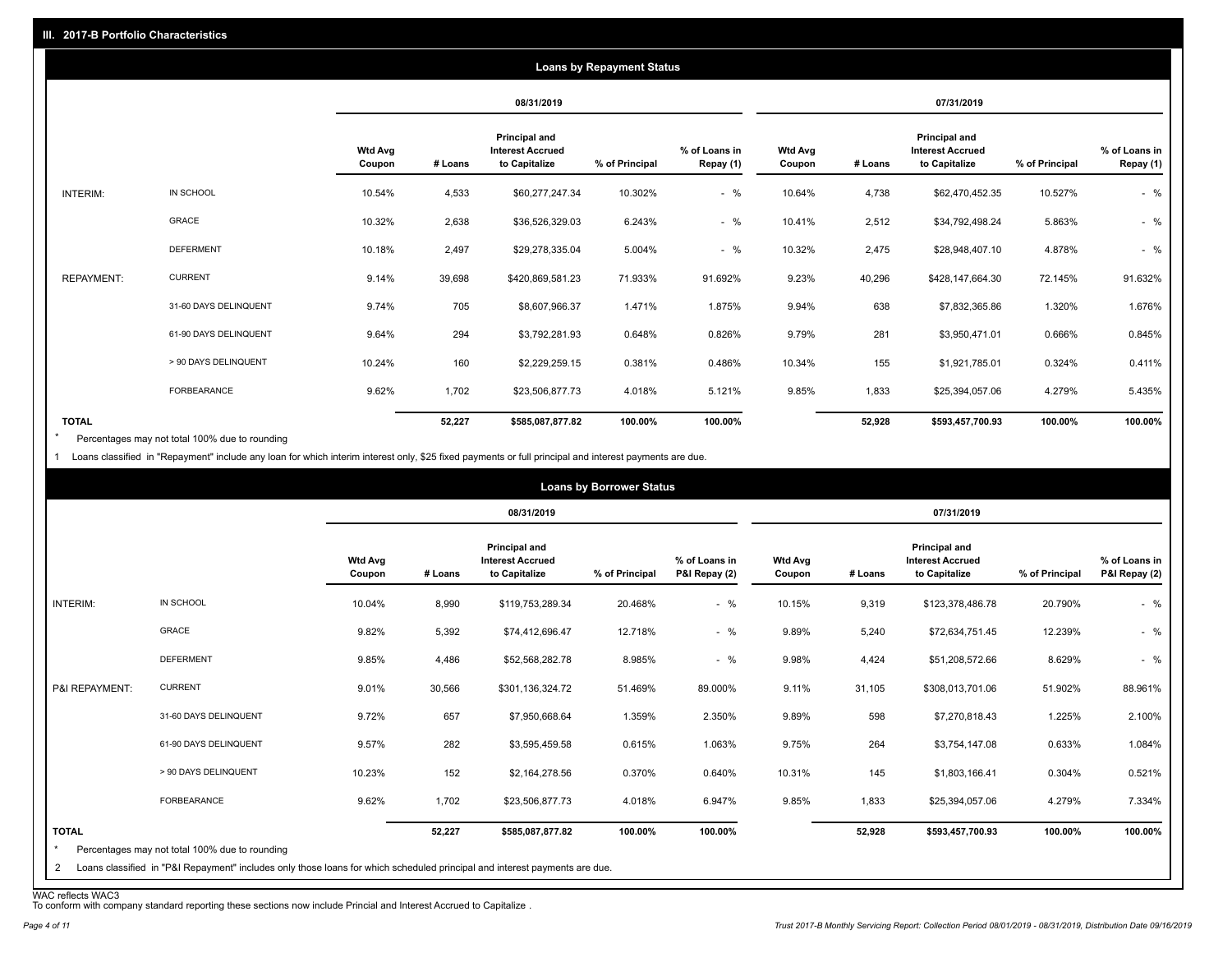|                                                                                                  | 8/31/2019        | 7/31/2019        |  |
|--------------------------------------------------------------------------------------------------|------------------|------------------|--|
| Pool Balance                                                                                     | \$585,087,877.82 | \$593,457,700.93 |  |
| Total # Loans                                                                                    | 52,227           | 52,928           |  |
| Total # Borrowers                                                                                | 50,213           | 50,885           |  |
| Weighted Average Coupon                                                                          | 9.53%            | 9.63%            |  |
| Weighted Average Remaining Term                                                                  | 128.31           | 128.37           |  |
| Percent of Pool - Cosigned                                                                       | 92.4%            | 92.4%            |  |
| Percent of Pool - Non Cosigned                                                                   | 7.6%             | 7.6%             |  |
| Borrower Interest Accrued for Period                                                             | \$4,425,102.51   | \$4,539,915.92   |  |
| Outstanding Borrower Interest Accrued                                                            | \$40,861,396.36  | \$40,295,536.52  |  |
| Gross Principal Realized Loss - Periodic *                                                       | \$641,522.31     | \$762,095.48     |  |
| Gross Principal Realized Loss - Cumulative *                                                     | \$9,411,254.28   | \$8,769,731.97   |  |
| Recoveries on Realized Losses - Periodic                                                         | \$82,349.20      | \$97,673.73      |  |
| Recoveries on Realized Losses - Cumulative                                                       | \$1,018,758.73   | \$936,409.53     |  |
| Net Losses - Periodic                                                                            | \$559,173.11     | \$664,421.75     |  |
| Net Losses - Cumulative                                                                          | \$8,392,495.55   | \$7,833,322.44   |  |
| Non-Cash Principal Activity - Capitalized Interest                                               | \$748,898.29     | \$2,837,664.45   |  |
| Since Issued Total Constant Prepayment Rate (CPR) (1)                                            | 11.03%           | 10.93%           |  |
| <b>Loan Substitutions</b>                                                                        | \$0.00           | \$0.00           |  |
| <b>Cumulative Loan Substitutions</b>                                                             | \$0.00           | \$0.00           |  |
| <b>Unpaid Servicing Fees</b>                                                                     | \$0.00           | \$0.00           |  |
| <b>Unpaid Administration Fees</b>                                                                | \$0.00           | \$0.00           |  |
| <b>Unpaid Carryover Servicing Fees</b>                                                           | \$0.00           | \$0.00           |  |
| Note Interest Shortfall                                                                          | \$0.00           | \$0.00           |  |
| Loans in Modification                                                                            | \$24,889,638.68  | \$23,792,227.09  |  |
| % of Loans in Modification as a % of Loans in Repayment (P&I)                                    | 7.91%            | 7.42%            |  |
|                                                                                                  |                  |                  |  |
| % Annualized Gross Principal Realized Loss - Periodic as a %<br>of Loans in Repayment (P&I) * 12 | 2.45%            | 2.85%            |  |
| % Gross Principal Realized Loss - Cumulative as a % of<br>Original Pool Balance                  | 1.26%            | 1.17%            |  |

\* In accordance with the Servicer's current policies and procedures, after September 1, 2017 loans subject to bankruptcy claims generally will not be reported as a charged- off unless and until they are delinquent for 120

(1) For additional information, see 'Since Issued CPR Methodology' found on page 11 of this report.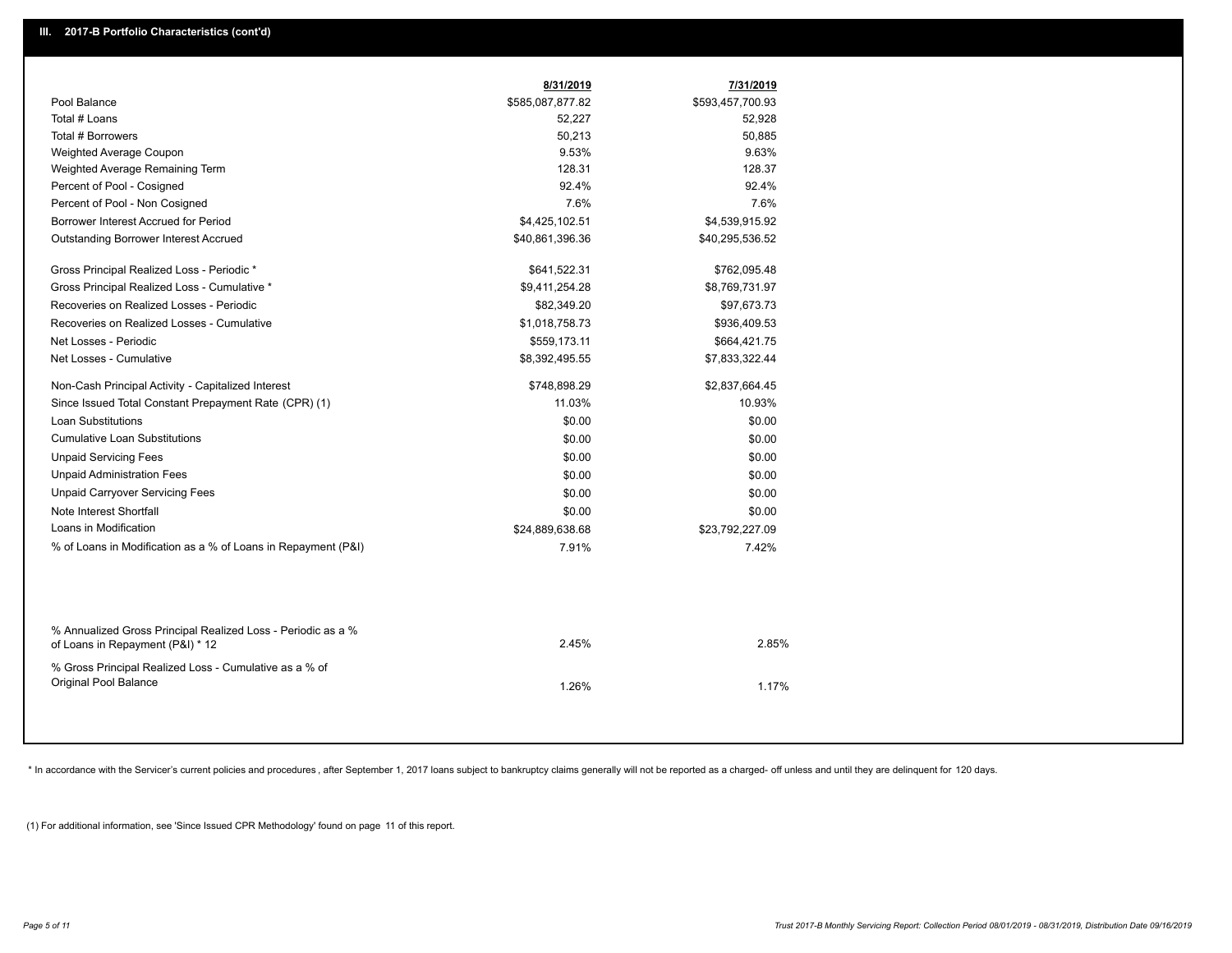#### **Loan Program**  A

|                                    | Weighted<br><b>Average Coupon</b> | # LOANS | <b>\$ AMOUNT</b> | $%$ *     |
|------------------------------------|-----------------------------------|---------|------------------|-----------|
| - Smart Option Interest-Only Loans | 8.46%                             | 12,310  | \$107,459,091.21 | 18.366%   |
| - Smart Option Fixed Pay Loans     | 9.47%                             | 13.022  | \$178,154,711.99 | 30.449%   |
| - Smart Option Deferred Loans      | 9.78%                             | 26.895  | \$299,474,074.62 | 51.184%   |
| - Other Loan Programs              | $0.00\%$                          | 0       | \$0.00           | $0.000\%$ |
| <b>Total</b>                       | 9.44%                             | 52,227  | \$585,087,877.82 | 100.000%  |

\* Percentages may not total 100% due to rounding

B

C

**Index Type**

|                       | Weighted<br><b>Average Coupon</b> | # LOANS     | <b>\$ AMOUNT</b> | $%$ *     |
|-----------------------|-----------------------------------|-------------|------------------|-----------|
| - Fixed Rate Loans    | 8.46%                             | 11,123      | \$136,984,346.17 | 23.413%   |
| - LIBOR Indexed Loans | 9.74%                             | 41.104      | \$448,103,531.65 | 76.587%   |
| - Other Index Rates   | $0.00\%$                          | $\mathbf 0$ | \$0.00           | $0.000\%$ |
| <b>Total</b>          | 9.44%                             | 52,227      | \$585,087,877.82 | 100.000%  |

\* Percentages may not total 100% due to rounding

### **Weighted Average Recent FICO**

| 3,890<br>3,114 | \$40,322,125.83  | 6.892%   |
|----------------|------------------|----------|
|                |                  |          |
|                | \$33,682,832.24  | 5.757%   |
| 5,750          | \$66,151,936.38  | 11.306%  |
| 11,322         | \$128,998,563.90 | 22.048%  |
| 28,148         | \$315,895,514.60 | 53.991%  |
| 3              | \$36,904.87      | 0.006%   |
| 52,227         | \$585,087,877.82 | 100.000% |
|                |                  |          |

WAC reflects WAC3

To conform with company standard reporting these sections now include Princial and Interest Accrued to Capitalize .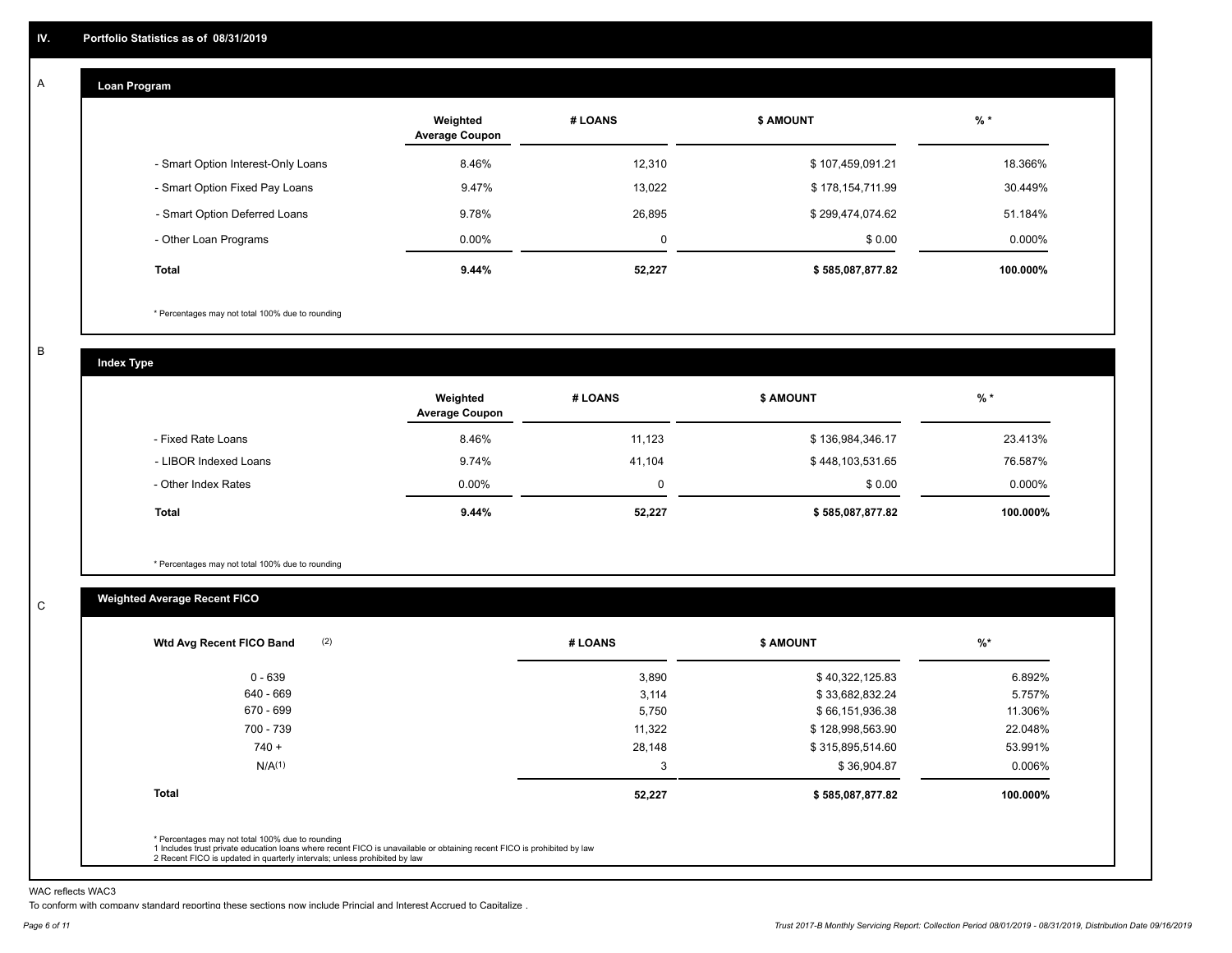| ۷. | 2017-B Reserve Account, Principal Distribution, and R-2 Certificate Calculations                                                                                                                                          |                  |  |
|----|---------------------------------------------------------------------------------------------------------------------------------------------------------------------------------------------------------------------------|------------------|--|
| А. | <b>Reserve Account</b>                                                                                                                                                                                                    |                  |  |
|    | Specified Reserve Account Balance                                                                                                                                                                                         | \$1,891,480.00   |  |
|    | Actual Reserve Account Balance                                                                                                                                                                                            | \$1,891,480.00   |  |
| В. | <b>Principal Distribution Amount</b>                                                                                                                                                                                      |                  |  |
|    | Class A Notes Outstanding<br>i.                                                                                                                                                                                           | \$398,444,123.54 |  |
|    | Pool Balance<br>ii.                                                                                                                                                                                                       | \$585,087,877.82 |  |
|    | First Priority Principal Distribution Amount (i - ii)<br>iii.                                                                                                                                                             | \$0.00           |  |
|    | Class A and B Notes Outstanding<br>iv.                                                                                                                                                                                    | \$448,444,123.54 |  |
|    | First Priority Principal Distribution Amount<br>v.                                                                                                                                                                        | \$0.00           |  |
|    | Pool Balance<br>vi.                                                                                                                                                                                                       | \$585,087,877.82 |  |
|    | Specified Overcollateralization Amount<br>vii.                                                                                                                                                                            | \$175,526,363.35 |  |
|    | Regular Principal Distribution Amount (if (iv > 0, (iv - v) - (vi - vii))<br>viii.                                                                                                                                        | \$38,882,609.07  |  |
|    | Pool Balance<br>ix.                                                                                                                                                                                                       | \$585,087,877.82 |  |
|    | 10% of Initial Pool Balance<br>х.                                                                                                                                                                                         | \$74,820,443.74  |  |
|    | First Priority Principal Distribution Amount<br>xi.                                                                                                                                                                       | \$0.00           |  |
|    | Regular Principal Distribution Amount<br>xii.                                                                                                                                                                             | \$38,882,609.07  |  |
|    | Available Funds (after payment of waterfall items A through I)<br>xiii.                                                                                                                                                   | \$0.00           |  |
|    | Additional Principal Distribution Amount (if(vi <= x,min(xiii, vi - xi - xii)))<br>xiv.                                                                                                                                   | \$0.00           |  |
| C. | R-2 Certificate                                                                                                                                                                                                           |                  |  |
|    | <b>Previous Notional Balance</b>                                                                                                                                                                                          | \$45,942,940.00  |  |
|    | Shortfall of Principal                                                                                                                                                                                                    | \$0.00           |  |
|    | Shortfall of Interest                                                                                                                                                                                                     | \$0.00           |  |
|    | <b>Current Notional Balance</b>                                                                                                                                                                                           | \$45,942,940.00  |  |
|    | Excess Distribution Allocated (1)                                                                                                                                                                                         | \$0.00           |  |
| D. | R-3 Certificate                                                                                                                                                                                                           |                  |  |
|    | <b>Previous Notional Balance</b>                                                                                                                                                                                          | \$29,059,864.03  |  |
|    | Remaining Principal Collections (2)                                                                                                                                                                                       | \$0.00           |  |
|    | <b>Current Notional Balance</b>                                                                                                                                                                                           | \$28,418,341.72  |  |
|    | 1. Until the notional amount of the R-2 Certificate is reduced to zero and if there is excess cash through the distribution available it will be distributed to the R-2 Certificate, otherwise the<br>amount will be zero |                  |  |

2. Payments will be made after the principal balance of each class of notes has been reduced to zero and the pool balance is less than or equal to the principal balance of the R-3 Certificate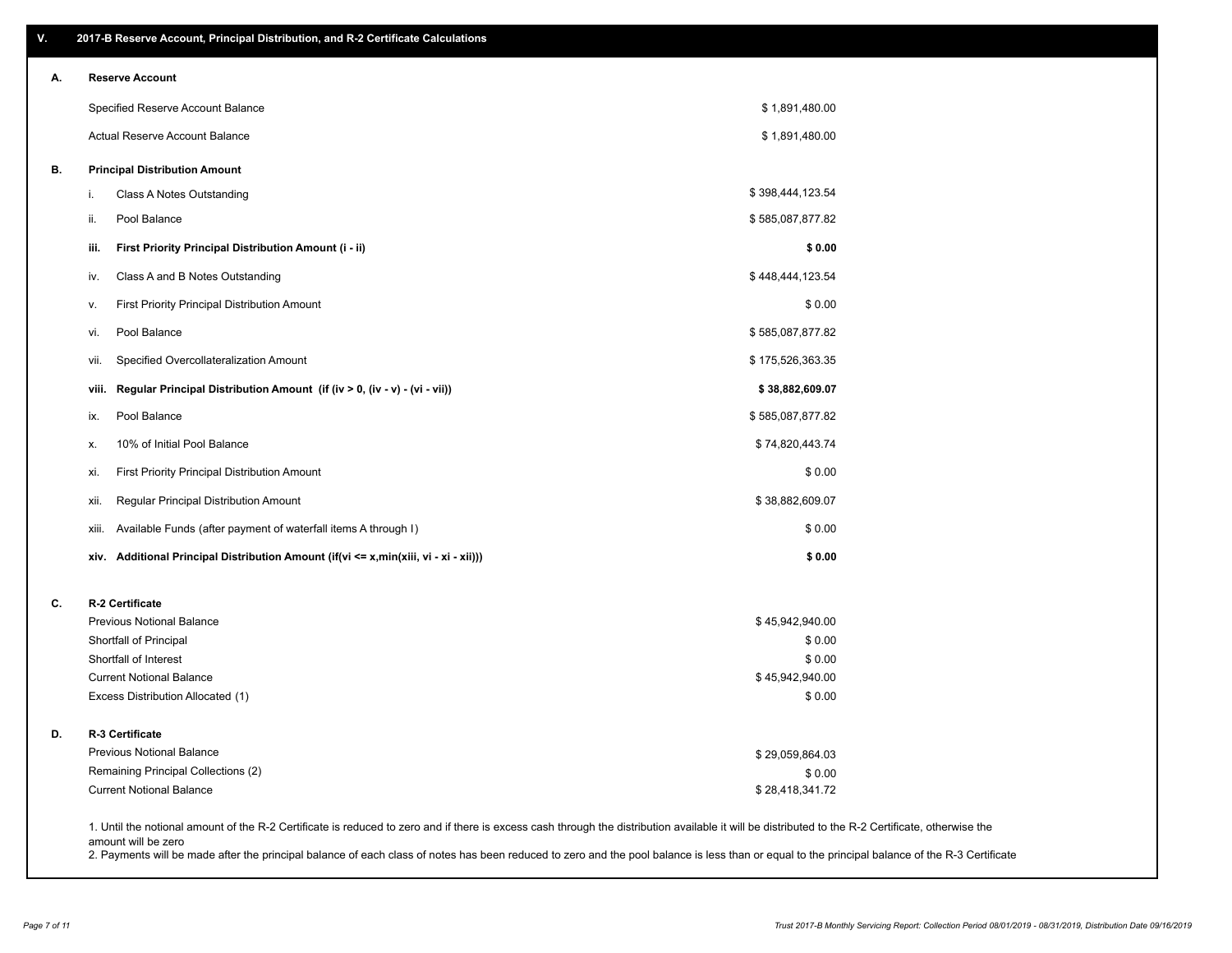|    |                                                         | Paid            | <b>Funds Balance</b> |
|----|---------------------------------------------------------|-----------------|----------------------|
|    | <b>Total Available Funds</b>                            |                 | \$12,240,467.72      |
| A  | <b>Trustee Fees</b>                                     | \$0.00          | \$12,240,467.72      |
| В  | <b>Servicing Fees</b>                                   | \$371,130.46    | \$11,869,337.26      |
| C  | i. Administration Fees                                  | \$8,333.00      | \$11,861,004.26      |
|    | ii. Unreimbursed Administrator Advances plus any Unpaid | \$0.00          | \$11,861,004.26      |
| D  | Class A Noteholders Interest Distribution Amount        | \$971,568.06    | \$10,889,436.20      |
| Е  | First Priority Principal Payment                        | \$0.00          | \$10,889,436.20      |
| F. | Class B Noteholders Interest Distribution Amount        | \$145,833.33    | \$10,743,602.87      |
| G  | <b>Reinstatement Reserve Account</b>                    | \$0.00          | \$10,743,602.87      |
| H  | <b>Regular Principal Distribution</b>                   | \$10,743,602.87 | \$0.00               |
|    | <b>Carryover Servicing Fees</b>                         | \$0.00          | \$0.00               |
| J  | Additional Principal Distribution Amount                | \$0.00          | \$0.00               |
| K  | Unpaid Expenses of Trustee                              | \$0.00          | \$0.00               |
|    | Unpaid Expenses of Administrator                        | \$0.00          | \$0.00               |
| м  | i. Remaining Funds to the R-1 Certificateholder(s)      | \$0.00          | \$0.00               |
|    | ii. Remaining Funds to the R-2 Certificateholder(s)     | \$0.00          | \$0.00               |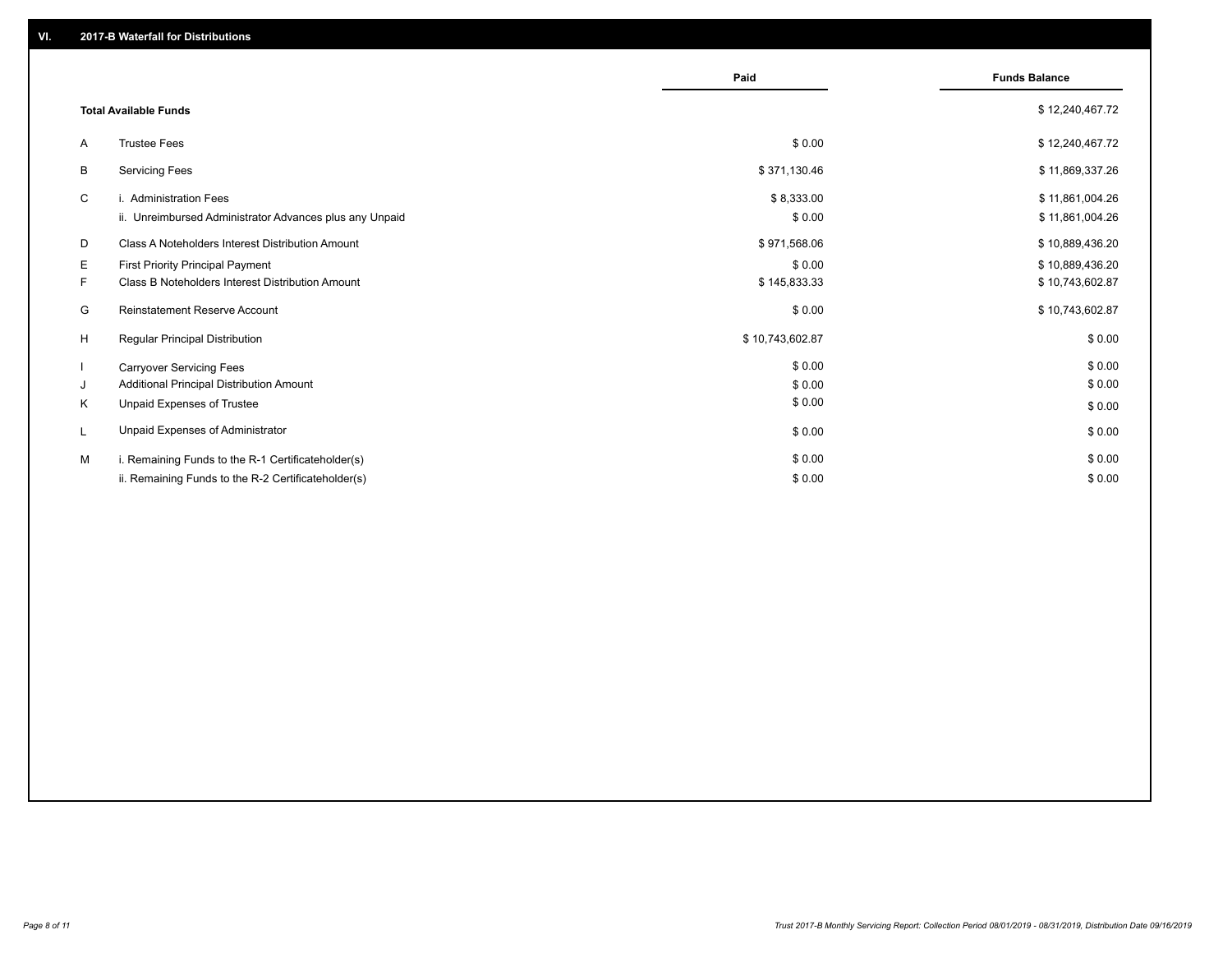## Ending Balance Factor Paydown Factor 0.026859007 0.026859007 0.000000000 Ending Principal Balance \$ 259,759,348.85 \$ 127,941,171.82 \$ 50,000,000.000.00 Principal Paid \$7,198,213.92 \$ 3,545,388.95 \$ - Interest Shortfall \$ - \$ - \$ - Interest Paid \$ 627,350.27 \$ 344,217.79 \$ 145,833.33 Total Interest Due \$ 627,350.27 \$ 344,217.79 \$ 145,833.33 Interest Shortfall from Prior Period Plus Accrued Interest \$ - \$ - \$ - Current Interest Due \$ 627,350.27 \$ 344,217.79 \$ 145,833.33 Accrued Interest Factor 0.002350000 0.002617893 0.002916667 Interest Rate\* 2.82000% 2.94513% 3.50000% Daycount Fraction 0.08333333 0.08888889 0.08333333 Accrual Period End 9/15/2019 9/16/2019 9/15/2019 Accrual Period Begin 8/15/2019 8/15/2019 8/15/2019 Record Date (Days Prior to Distribution) 1 1 NEW YORK BUSINESS DAY 1 NEW YORK BUSINESS DAY 1 NEW YORK BUSINESS DAY Spread/Fixed Rate 2.82% 0.75% 3.50% Index FIXED LIBOR FIXED Beginning Balance \$ 266,957,562.77 \$ \$50,000,000.00 \$ \$131,486,560.77 \$ \$50,000,000.00 \$ \$50,000,000.00 Cusip/Isin 83189DAB6 83189DAC4 83189DAD2 **A2A A2B B** 0.969251302 0.969251302 1.000000000 **Distribution Amounts**

\* Pay rates for Current Distribution. For the interest rates applicable to the next distribution date, please see https://www.salliemae.com/about/investors/data/SMBabrate.txt.

**VII. 2017-B Distributions**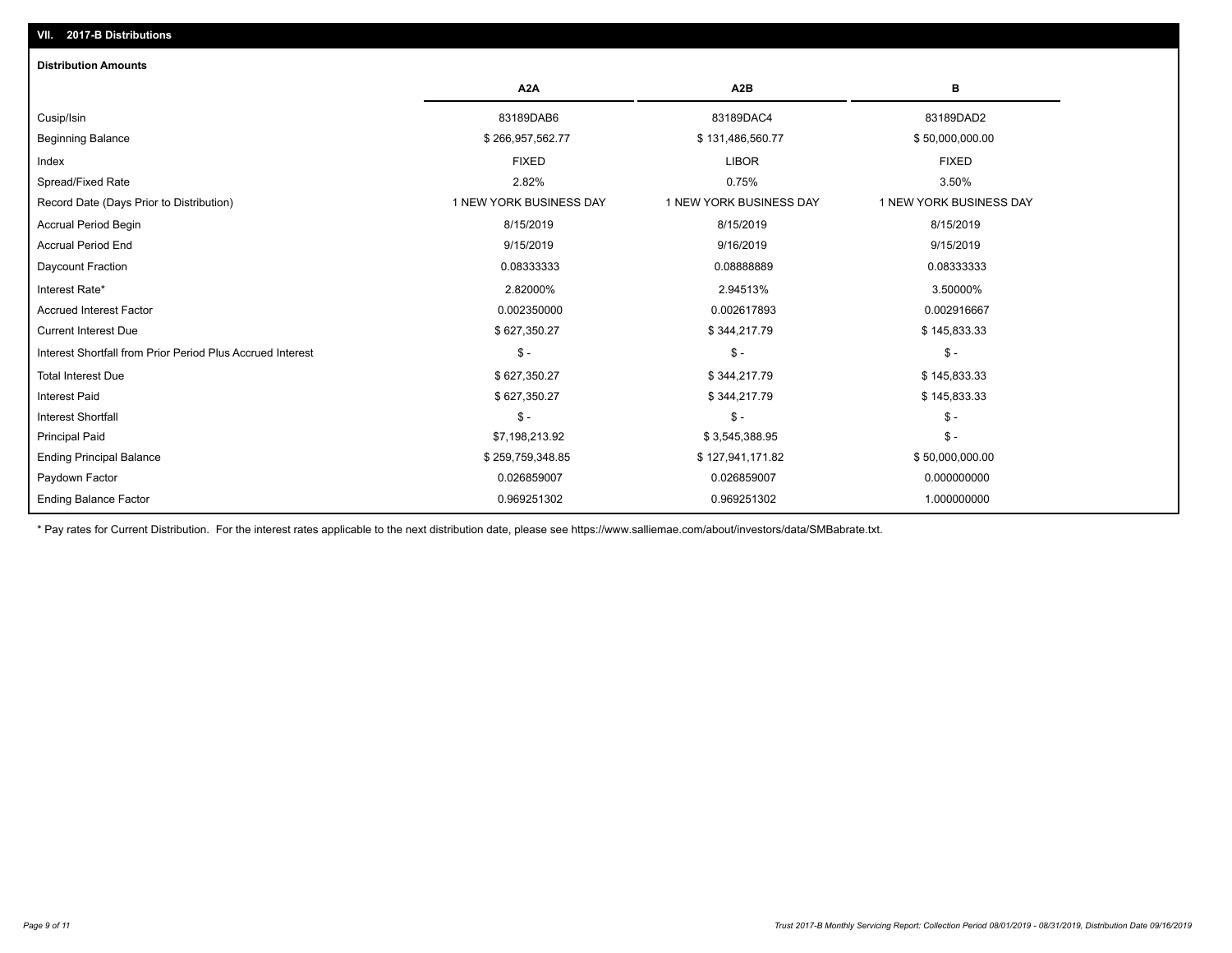### **Since Issued Total CPR**

$$
\text{total CPR} = 1 - \left(\frac{APB}{PPB}\right)^{\left(\frac{12}{MSC}\right)}
$$

APB = Actual period-end Pool Balance PPB = Projected period-end Pool Balance assuming no prepayments and no defaults Pool Balance = Sum(Principal Balance + Interest Accrued to Capitalize Balance) MSC = Months Since Cut-Off

#### **Since-Issued Total Constant Prepayment Rate (CPR)**

Since-Issued Total CPR measures prepayments, both voluntary and involuntary, for a trust student loan pool over the life of a transaction. For each trust distribution, the actual month-end pool balance is compared against a month-end pool balance originally projected at issuance assuming no prepayments and defaults. For purposes of Since- Issued Total CPR calculations, projected period end pool balance assumes in-school status loans have up to a six month grace period before moving to repayment, grace status loans remain in grace status until their status end date and then to move to full principal and interest repayment, loans subject to interim interest or fixed payments during their in-school and grace period continue paying interim interest or fixed payments until full principal and interest repayment begins, all other trust loans are in full principal and interest repayment status, and that no trust loan in full principal and interest repayment moves from full principal and interest repayment status to any other status.

### **Weighted Average Coupon**

*WAC1 = APB* ((*CIR*)\*(*APB*))

*WAC2 = APB*  $\frac{((APCL)^{*}(APB))}{APB}$  wac<sub>3</sub> =  $\frac{((ACTL)^{*}(A)P}{APB}$ 



APB = Actual period-end Pool Balance

CIR = Average of the Contractual Interest Rate (1)

APCL = Average of the Applicable Interest Rate (2)

ACTL = Average of the Actual Interest Rate (3)

#### **Weighted Average Coupon (WAC)**

(1) Contractual Interest Rate represents the interest rate indicated in the Promissory Note

(2) Appliclable Interest Rate represents the interest rate after rate reductions, if applicable, are applied

(3) Actual Interest Rate represents the interest rate when borrower incentive programs and rate reductions, if applicable, are applied